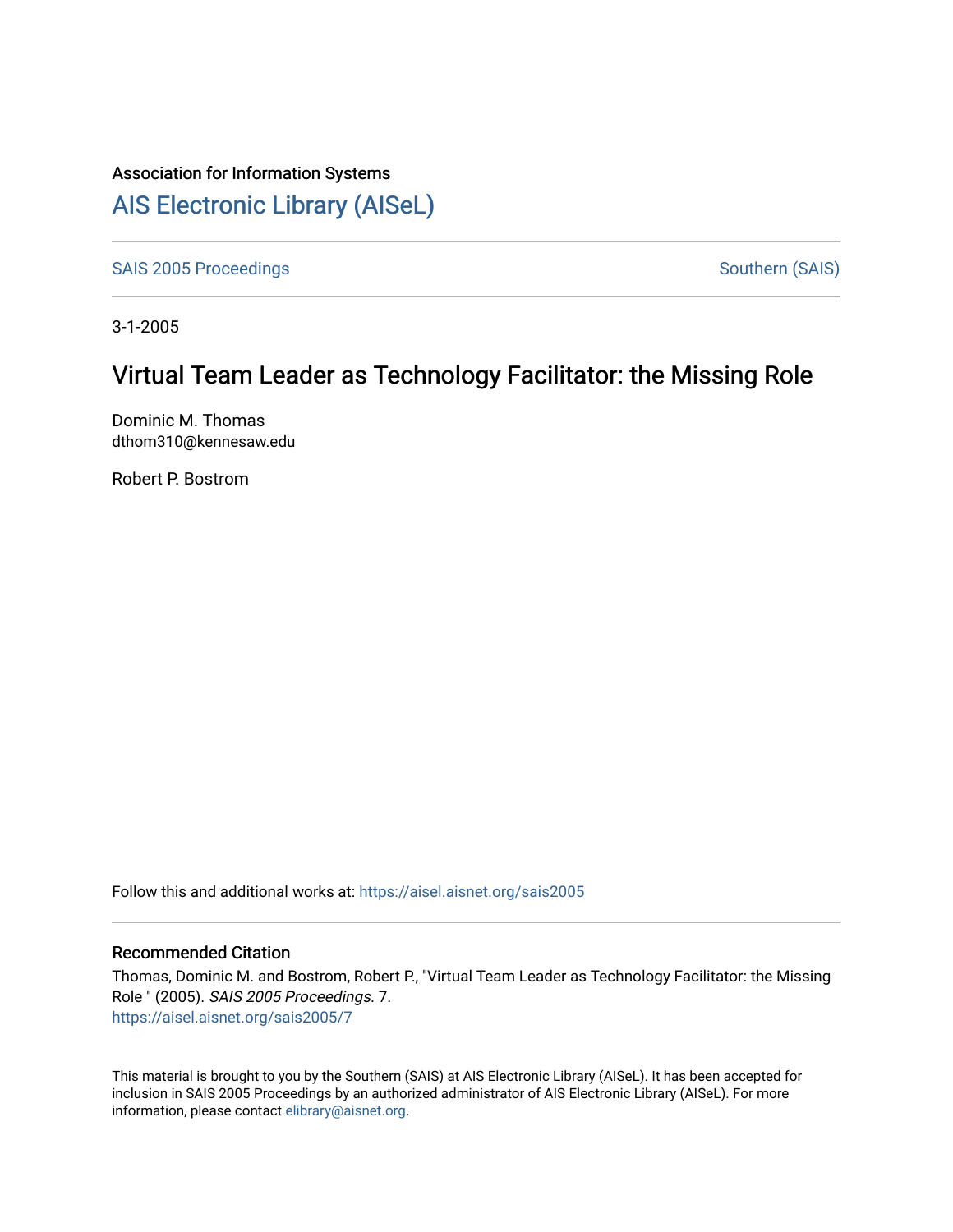# **VIRTUAL TEAM LEADER AS TECHNOLOGY FACILITATOR: THE MISSING ROLE**

#### **Dominic M. Thomas**

**Terry College of Business**  dominict@terry.uga.edu

**Robert P. Bostrom, Ph.D. Terry College of Business** 

rbostrom@terry.uga.edu

#### **Abstract**

*This paper reports findings of a survey of practitioners at a major global IS services firm. The survey sought to explore three questions: (1) Do VT leaders take on a role as technology facilitator, intervening to improve team use of ICT?; (2) If so, can VT leaders' technology facilitation role have a critical, positive impact on team success?; and (3) How many ICTs does a VT use and how important they? Evidence was found to answer the first two questions in the affirmative and to address the third. Some interesting leads suggested by the data are explored*.

**Keywords:** *Virtual Teams, IS projects, Technology Facilitation, Communication Technologies*

## **Introduction**

Information systems development projects have been studied for decades with the goal of improving their performance. Nonetheless, they continue to have high failure rates (Xia & Lee, 2004). At the same time, the ways of getting IS development projects done are changing. They are increasingly handled in virtual teams, whether through outsourcing, co-sourcing, or in-sourcing arrangements (Kaiser & Hawk, 2004). Virtual team leaders offer a critical under-studied lever for improving virtual team effectiveness (Gibson & Cohen, 2003; Zigurs, 2003), especially as they relate to technology in teamwork processes (Bell & Kozlowski, 2002). As a first step in a stream of research, this study explores what environment VT leaders face and what technology they perceive important.

In work projects, such as IS development projects, leadership and support are key drivers of team performance ratings (Fedor, Ghosh, Caldwell, Maurer, & Singhal, 2003). While we can note that these relationships exist, they have been treated deterministically, as inputs related to outputs. Such a treatment gives scant insight into how leadership functions and what support means within team interaction, the process between inputs and outputs. Understanding the process of leading and using support resources could lead to advice for leaders to follow in achieving better performance results.

The advent of virtual team (VT) usage compounds understanding leadership and support. Some research points to important leadership and support considerations in virtual teams (Martins, Gilson, & Maynard, 2004; Powell, Piccoli, & Ives, 2004). Technology support takes on a particularly important role in virtual teams, as does leadership (Yoo & Alavi, 2004). Technology in VTs refers to information and communication technologies (ICTs). A VT's ICTs are a collection of tools, a "toolkit", often including a wide variety of technologies, such as the telephone, email, online groupware, group decision support systems, scheduling systems, project management systems and others (Suchan & Hayzak, 2001). Successful project managers and teams in information technology areas become skilled at adapting ICTs to their work (Beise, Niederman, & Mattford, 2004). While there are indications that virtual teams must have a common toolset, knowledge to use the tools, and a standard approach and style (Beise et al., 2004), it is unclear how exactly they achieve these enablers of performance with regard to ICT.

What does happen in the process of becoming skilled at using ICT to perform in IS development projects? Is there some active process by which VT leaders shape and manage this process to better effect? If so, how important is it and what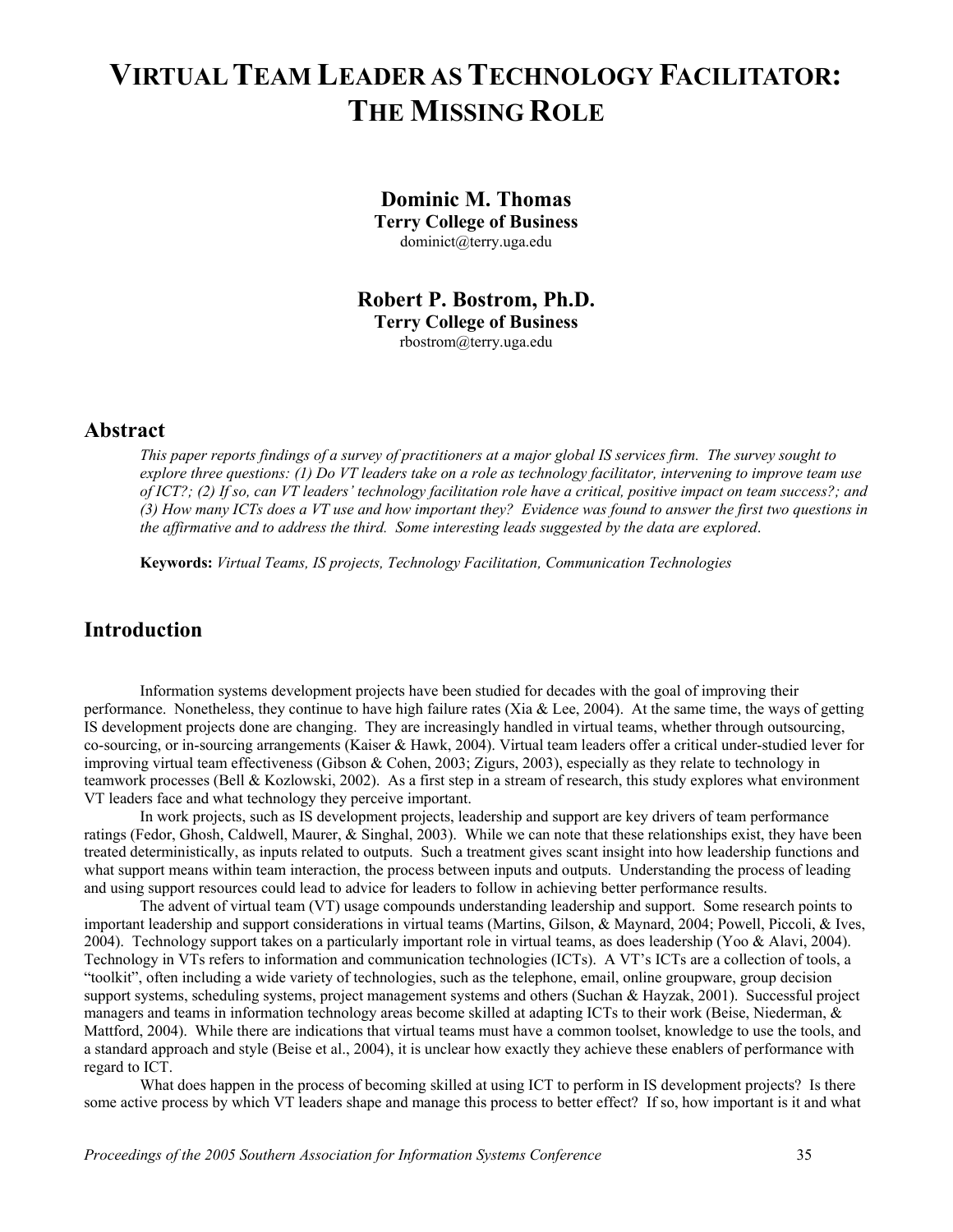is the leader's role? This study addresses these questions by surveying members and leaders in IS development projects regarding the leadership structure, ICT, and what factors they perceive critical for success. The following sections detail the framework, methodology, and the findings.

#### **Background**

A growing body of VT literature addresses both leadership and ICT configurations as important in VTs; however, little is known about what is actually happening in practice and how leadership and ICT interact. In terms of VT leadership, empirical studies have focused primarily on leadership arrangements, such as shared or self-managing teams (Avolio  $\&$ Kahai, 2003; Piccoli, Powell, & Ives, 2004; Sarker, Grewal, & Sarker, 2002; Yoo & Alavi, 2004). One study looked at effectiveness using student teams (Kayworth & Leidner, 2002). Early evidence on VTs suggests leaders are critically important, but little is known about what they must do that is particularly different from leaders in more traditional team settings.

With regard to leadership and ICT, the group support systems (GSS) literature points to basic group leader functions, such as facilitation. Process and content varieties of facilitation have been found critical in GSS session success (Kelly & Bostrom, 1998; Miranda & Bostrom, 1999). IS development VTs are different from typical GSS sessions in that they conduct projects lasting from one month to multiple years. GSS research often focused on groups that met one time or over a short duration and face-to-face in a single room rather than virtually and with a single piece of technology (Fjermestad & Hiltz, 1999). In GSS groups spanning longer durations and more dependent on ICT, facilitation and leader effects and their corresponding benefits seem to become more important (Fjermestad & Hiltz, 2001). It would also make sense that some sort of ICT facilitation would be more important in VTs, as virtual team members must deal with multiple ICTs (Becker & Lee, 1999; Suchan & Hayzak, 2001) rather than the single GSS package used in many GSS settings (Fjermestad & Hiltz, 2001). Multiple ICTs might introduce additional complexities for management and use, and they probably have different levels of importance to VTs.

Given that ICT use is the lifeline of VT communication for getting work done, one key VT leader function may be managing the team's ICTs (Avolio, Kahai, & Dodge, 2000; Zigurs, 2003). This leads to three basic questions that guide this study:

**Q1: Do VT leaders take on a role as technology facilitator, intervening to improve team use of ICT? Q2: If so, can VT leaders' technology facilitation role have a critical, positive impact on team success? Q3: How many ICTs does a VT use and how important they?** 

#### **Methodology**

This survey sampled virtual team leaders and members in a global IS development services company with revenues of \$90 billion per year. The survey sample was taken by convenience from participants in an executive MBA program at a large, public university located in the southeastern United States. Most participants had extensive industry experience in VTs–49% of their total work time in t he past two years. Twenty of 25 individuals completed the survey for a response rate of 80%. Respondents were not given any compensation for participating, and their participation was voluntary. They were drawn from a course not taught by either of the researchers, to avoid any bias due to personal relationship. They were also assured that their data would be kept confidential and that any reporting would remove or modify personally identifying remarks. This assurance was made in an effort to encourage honest comments with minimal bias due to any concerns about how data would be used. Though this was a small sample, too small for sophisticated statistical manipulation, several questions were left broad so that respondents could elaborate and add detail that might surface patterns and new research concerns for future study.

Participants were asked to describe their own experience with virtual teams, whether they have been a leader and what leadership arrangements they perceive most common (see Appendix). A second set of questions focused on critical success factors for VT high performance or success. These began general and narrowed to technology and then the leader role in order to avoid guiding the respondents too much. A third question asked them to list technologies they use in VTs and mark the level of importance and why the technologies are used.

One respondent had trouble answering question 1.c., and several respondents omitted answering one or more questions, but there were at least fifteen responses on each question in the end, and no pattern could be discerned as to why specific questions were omitted. Overall, the data were judged adequate for analysis.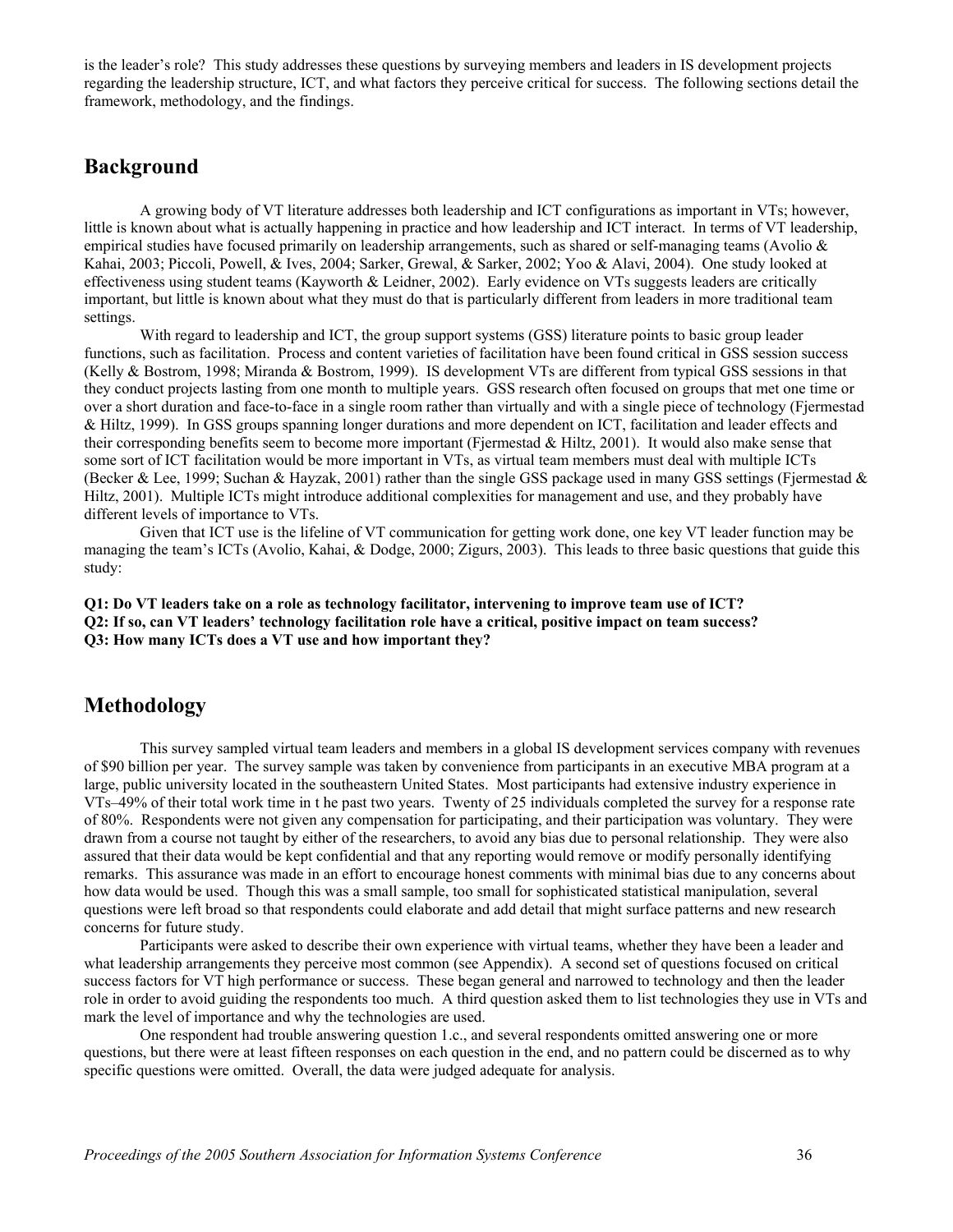### **Findings and Discussion**

Eleven of the participants reported experience as IS development VT leaders ([Table 1\)](#page-3-0). Survey responses from the leaders emphasized four main points: 1) the importance of the leader enabling communication and information sharing support [responses 1, 3, 5, 6, 9, and 11]; 2) the importance of the leader directly managing the team's ICT usage [responses 6, 7, 8, and 10]; 3) the importance of the leader ensuring project progress and giving on-going feedback or encouragement [responses 1, 2, 3, 6, 8, and 9]; 4) the importance of the leader setting up the team environment through people and task factors like roles, rules and objectives [responses 3, 4, 5, 6, 7, 8, 10, and 11].

| Leader         | IS area / experience                                     | <b>Question 2.c.: Leader's role in Critical Success Factors</b>                                                                                                                                                                                                 |
|----------------|----------------------------------------------------------|-----------------------------------------------------------------------------------------------------------------------------------------------------------------------------------------------------------------------------------------------------------------|
|                | Sr. Technology                                           | 1. Ensure that team has most current information; 2. Follow up                                                                                                                                                                                                  |
|                | Consultant / unclear                                     |                                                                                                                                                                                                                                                                 |
| $\overline{2}$ | Software Development /<br>multiple teams                 | Ensure progress of work, measuring work against plan / milestones                                                                                                                                                                                               |
| 3              | <b>CRM</b> Software                                      | Communicate goals and directions; effectively resolve issues when they arise;                                                                                                                                                                                   |
|                | Implementation / a<br>couple teams                       | continuous communication of status to assess progress                                                                                                                                                                                                           |
| $\overline{4}$ | Sr. Technology<br>Consultant / unclear                   | Delegate effectively; be an active leader (more than in a traditional environment)                                                                                                                                                                              |
| 5              | Sr. Technology<br>Consultant / unclear                   | Definition and communication or roles and responsibilities                                                                                                                                                                                                      |
| 6              | Software Development /<br>unclear                        | Team member selection; tool selection $\&$ enablement; enable $\&$ resolve communication                                                                                                                                                                        |
| $\overline{7}$ | <b>Technology Consultant</b><br>/ multiple teams         | Ensure all participants have the tools necessary to be effective ahead of time; set ground<br>$rules - e.g.$ what multi-tasking is acceptable                                                                                                                   |
| 8              | <b>Technology Consultant</b><br>/ multiple teams         | They must back / enforce 1) clear responsibilities, 2) clear objectives, 3) clearly defined<br>tasks with an understanding of how it relates to the objectives, 4) clear expectations of<br>which tools will be used and how; #1 they must encourage and reward |
| 9              | Software Development<br>(global outsourcing)/<br>unclear | 1. to facilitate clear and effective communication, 2) to provide timely feedback                                                                                                                                                                               |
| 10             | Software Development/<br>3 years                         | Provide tools, direction, $\&$ processes that can be shared $\&$ utilized in a virtual<br>environment                                                                                                                                                           |
| 11             | <b>Technology Consultant</b><br>$/10$ years              | Setting up and communicating standards                                                                                                                                                                                                                          |

#### <span id="page-3-0"></span>**Table 1. IS Development Leader Responses to Question 2. c.**

Four VT-leader respondents indicated the importance of VT leaders directly managing the team's ICT usage. Six indicated the importance enabling communication and information sharing. ICT is the means for communication and information sharing in VTs. The third point relates the core reason and process for working. The work has a cyclical learning quality evident in the need for feedback. The fourth point covers factors in addition to ICT that must be present for success. In sum, these points provide support for the idea that a VT leader role as technology facilitator exists and can be critically important, answering the first two research questions.

In the total sample of 20, one respondent indicated no direct VT experience in his main job. Two indicated complete emersion in VTs for 100% of their work. Regarding the forms of leadership they had encountered, the majority (45%) were single, formal leader VTs. Another portion (25%) had multiple, formal leaders. Together, the portion of teams with formally designated leaders was 70%. While the sample is too small for statistical generalization, this finding suggests there may be a need to study the formal leader role in addition to the existing research emphasis on shared, informal, or selfmanaging leadership forms in VTs.

Respondents reported using and needing multiple ICTs in the course of VT work. The average number of ICTs reported was 3.2 per team (median 3). There was no preset list of ICTs to rate. Instead, respondents listed ICTs they perceived important and then rated them. The importance ratings they gave were standardized to a three-point scale from low (1) to high (3). Most respondents had coded importance using such terms, either the exact words or numbers. Others starred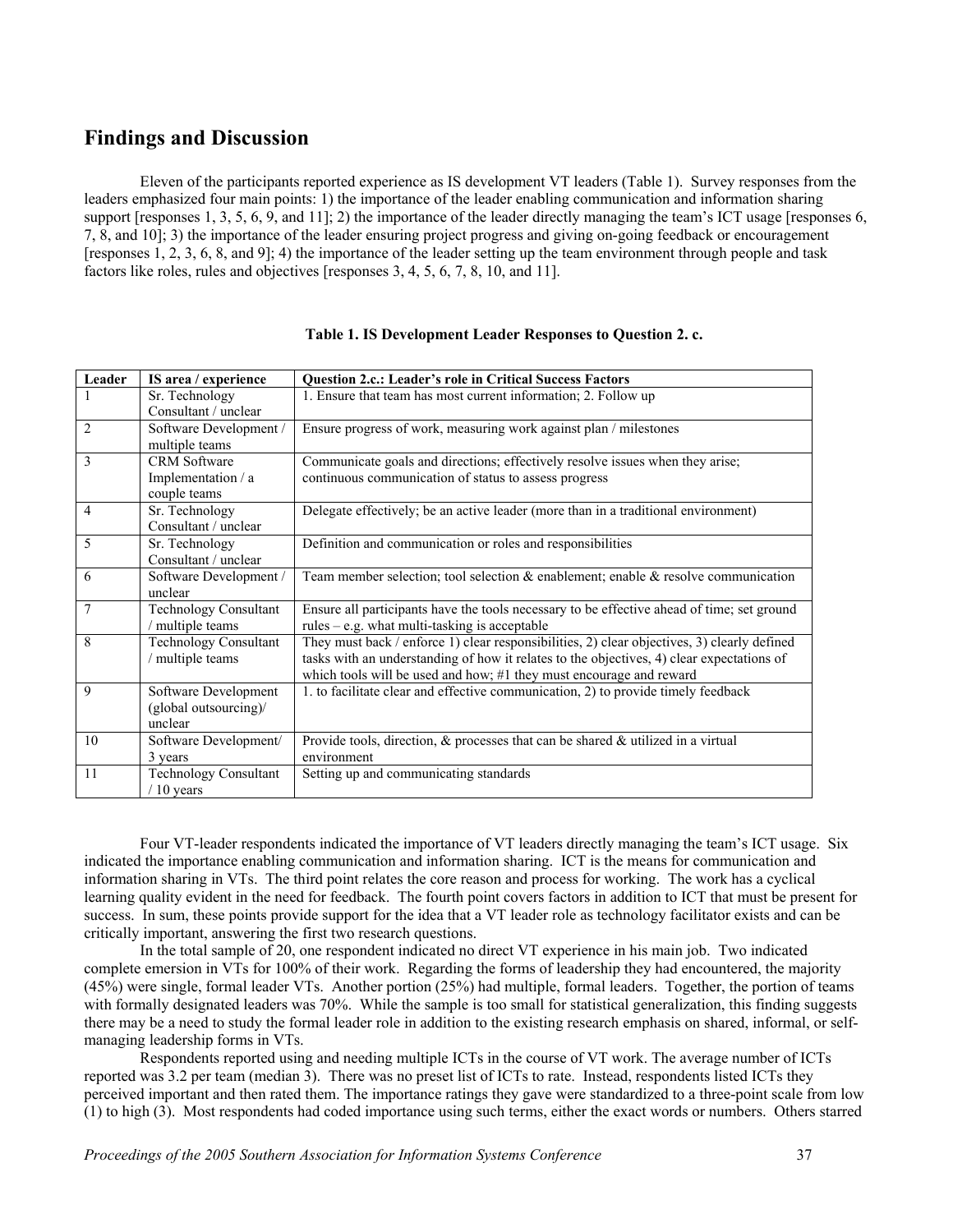ICTs with a corresponding number of stars. A few required recoding to standardize them to this scale. In recoding, the relative magnitudes represented in a respondent's answers were preserved.

#### **Table 2. Importance Score Analysis**

|              |                 |           |            | lSvnc.    | lAsvnc.<br>'Team | Threaded<br>Discussion | <b>IKMS</b> or |             |       |
|--------------|-----------------|-----------|------------|-----------|------------------|------------------------|----------------|-------------|-------|
| <b>ICT</b>   | Email           | Telephone | IM or Chat | leMeeting | <b>Space</b>     | lBoard                 | Intranet       | <b>Wiki</b> | Fax   |
| Average      | 2.275           | 2.145     | 1.681      | ا668.ء    | ا4031.           | 0.463                  | 0.1            | 0.05        | 0.05  |
| St. Dev.     | 0.56l           | 0.62      | 0.61       | 0.77      | 0.89             | 0.55                   | 0.42           | 0.21        | 0.21  |
| <b>Total</b> | 35 <sub>1</sub> | 33        | 24         | 23        |                  |                        |                |             |       |
| Percent      | 25%             | 23%       | 17%        | 16%       | 12%              | 4%                     | 1%             | $1\%$       | $1\%$ |



**Figure 1. Perceived VT ICT Importance** 

Average, standard deviation, total (sum of importance scores) and percent (= total score/sum of total scores) importance scores were calculated for each ICT (See Table 2). Since there was no predefined list of ICTs which respondents had to rank, their failure to list and give an importance score on any given ICT could mean that they forgot about it. Indeed, one respondent failed to list email but referenced it in answering another question. To better understand the standard deviation from the norm, the average scores were used to replace the missing scores in the table before calculating the standard deviations.

The percents are graphed in Figure 1 to help discern any pattern of which ICTs were perceived most important relative to the others. For example, we interpret the 25% email percent to mean that email was considered the most important ICT to have in a VT setting by the group of respondents as a whole. Exactly why it is most important is unclear. It could relate to functionality, ease of use, high availability, pervasiveness, or some other reason.

Five main categories of technologies stood out as most important: 1) Email, 2) Telephone, 3) Instant Messaging (IM) or other synchronous chat, 4) synchronous, virtual team meeting tools, and 5) online document repositories or team rooms for asynchronous sharing. Other ICTs reported important were wiki, fax, and intrenet / knowledge management systems. These last three ICTs each were reported by one respondent only. These ranks remained the same in approximately the same magnitudes when we calculated the totals including the averages for missing values.

Online synchronous e-meeting tools and online team spaces for asynchronous sharing represent two categories with relatively high standard deviations (.77 and .89) compared to the median standard deviation (.56). We interpret this as an indication that these tools were highly valued by some and had little or no importance to other respondents. We can extrapolate possible reasons for this finding from the nature of these tools compared with the other most important tools, email, telephone, and IM. Email, telephone, and IM are available freely and are largely structured into everyday communications at an individual level. The synchronous and asynchronous meeting and sharing tools may require more of a group commitment to support and use, and they may, as a consequence, present novel issues to individual users unfamiliar with them. They might offer great potential benefits but require specific group support or conditions to be used successfully. Perhaps these would be tools that particularly require technology facilitation.

We found the high importance of IM particularly interesting, especially since IM is relatively new compared to the telephone and email. IM represents a synchronous group communication tool that can integrate file transfer and some more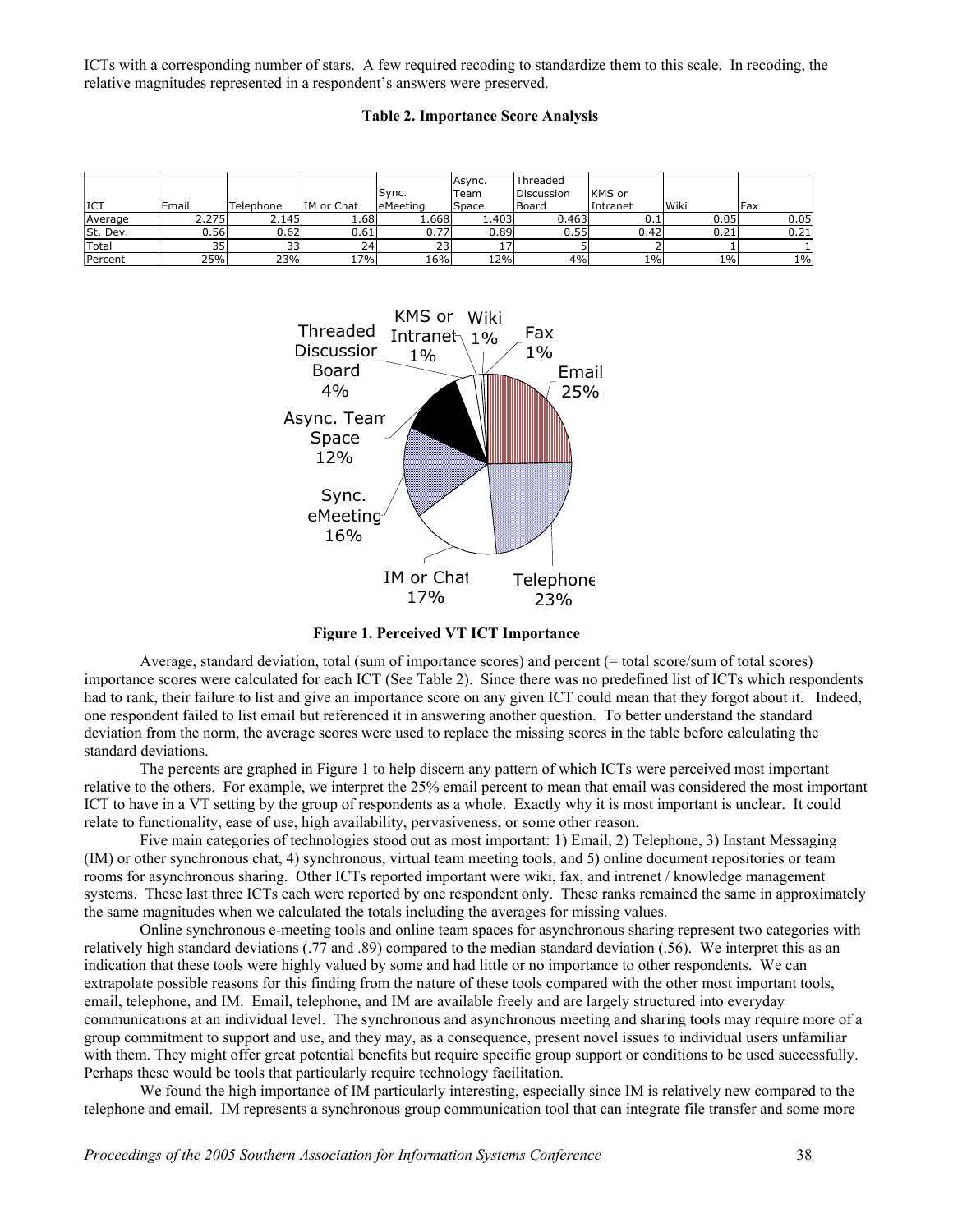sophisticated features while also working through corporate firewalls. Popular IM tools, such as IBM's, AOL's, Microsoft's, Yahoo!'s, ICQ's, and Apple's have been integrating ICTs including information feeds, video conferencing, advanced group and project management, telephony, and online repository features. Through the foothold of IM, users may branch out into more advanced tools, as seems to be happening with many Yahoo! Users now using Yahoo! Groups functionality. This presents a large understudied area demanding research.

One surprising finding was that some respondents reported the same ICT being used to fill different team interaction needs even within this small sample. For example, email was used for file transfer in one person's experience while another used it for discussion. This variance in possible core uses of a given ICT suggests the importance of context in assessing ICT impact on team interaction. It also suggests that team members will have misunderstandings about use of ICTs. Perhaps this explains leaders' emphasizing setting up the team environment and enabling communication and information sharing. It is a surprising finding in that some researchers try to peg specific technologies to specific task uses (Zigurs & Buckland, 1998). This example suggests the importance of technology appropriation in resolving issues about team members' use of a given ICT when different opinions emerge during interaction and use (DeSanctis & Poole, 1994). Perhaps this would also fall under a technology facilitation role that would continue beyond initial team setup.

## **Conclusion**

This study found support for the proposition that a virtual team (VT) leader role as technology facilitator exists. Technology facilitation was defined as intervening to improve a team's use of information and communication technologies (ICTs). The study also found support for the proposition that a technology facilitator role can be critically important to VT success. While the findings are limited from statistical generalization due to the small sample size, the sampling of practicing VT leaders in the IS development services industry and prior descriptions of technology facilitator behaviors in academic research lends strength to these findings.

For researchers, these findings indicate a need to explore the additional demands of managing ICT that become important in VTs, particularly how VT leaders can facilitate team technology use. Demands found in this study include resolving differences of understanding among team members about the use of ICTs, taking advantage of the benefits of more sophisticated ICTs that may be require some group support, and integrating the use of freely available tools with more structured ones. For practitioners, these findings point to an area for improving project performance in IS development VTs. They also point to the potential benefits of introducing and integrating tools around IM as IP telephony and some other ICTs become more prevalent.

# **References**

- Avolio, B. J., & Kahai, S. S. (2003). Adding "E" to E-Leadership: How it May Impact Your Leadership. *Organizational Dynamics, 31*(4), 325-338.
- Avolio, B. J., Kahai, S. S., & Dodge, G. E. (2000). E-Leadership: Implications for Theory, Resaerch, and Practice. *Leadership Quarterly, 11*(4), 615-669.
- Becker, J. D., & Lee, A. (1999). *Collaborative Technology Tools for Virtual Teaming.* Paper presented at the Proceedings of the 5th Americas Conference on Information Systems, Milwaukee, WI.
- Beise, C. M., Niederman, F., & Mattford, H. (2004). IT Project Managers' Perceptions and Use of Virtual Team Technologies. *Information Resources Management Journal, 17*(4), 73-88.
- Bell, B., & Kozlowski, S. W. J. (2002). A Typology of Virtual Teams: Implications for Effective Leadership. *Group & Organization Management, 27*(1), 14-49.
- DeSanctis, G., & Poole, M. S. (1994). Capturing the Complexity in Advanced Technology Use Adaptive Structuration Theory. *Organization Science, 5*(2), 121-147.
- Fedor, D. B., Ghosh, S., Caldwell, S. D., Maurer, T. J., & Singhal, V. R. (2003). The Effects of Knowledge Management on Team Members' Ratings of Project Success and Impact. *Decision Sciences, 34*(3), 513-540.
- Fjermestad, J., & Hiltz, S. R. (1999). An Assessment of Group Support Systems Experimental Research: Methodology and Results. *Journal of Management Information Systems, 15*(3), 7-149.
- Fjermestad, J., & Hiltz, S. R. (2001). Group Support Systems: A Descriptive Evaluation of Case and Field Studies. *Journal of Management Information Systems, 17*(3), 115-159.
- Gibson, C. B., & Cohen, S. G. (2003). In the Beginning: Introduction and Framework. In C. B. Gibson & S. G. Cohen (Eds.), *Virtual Teams that Work: Creating Conditions for Virtual Team Effectiveness* (pp. 1-13). San Francisco: Jossey-Bass.
- Kaiser, K. M., & Hawk, S. R. (2004). Evolution of Offshore Software Development: From Outsourcing to Cosourcing. *MIS Quarterly Executive, 3*(2), 69-81.